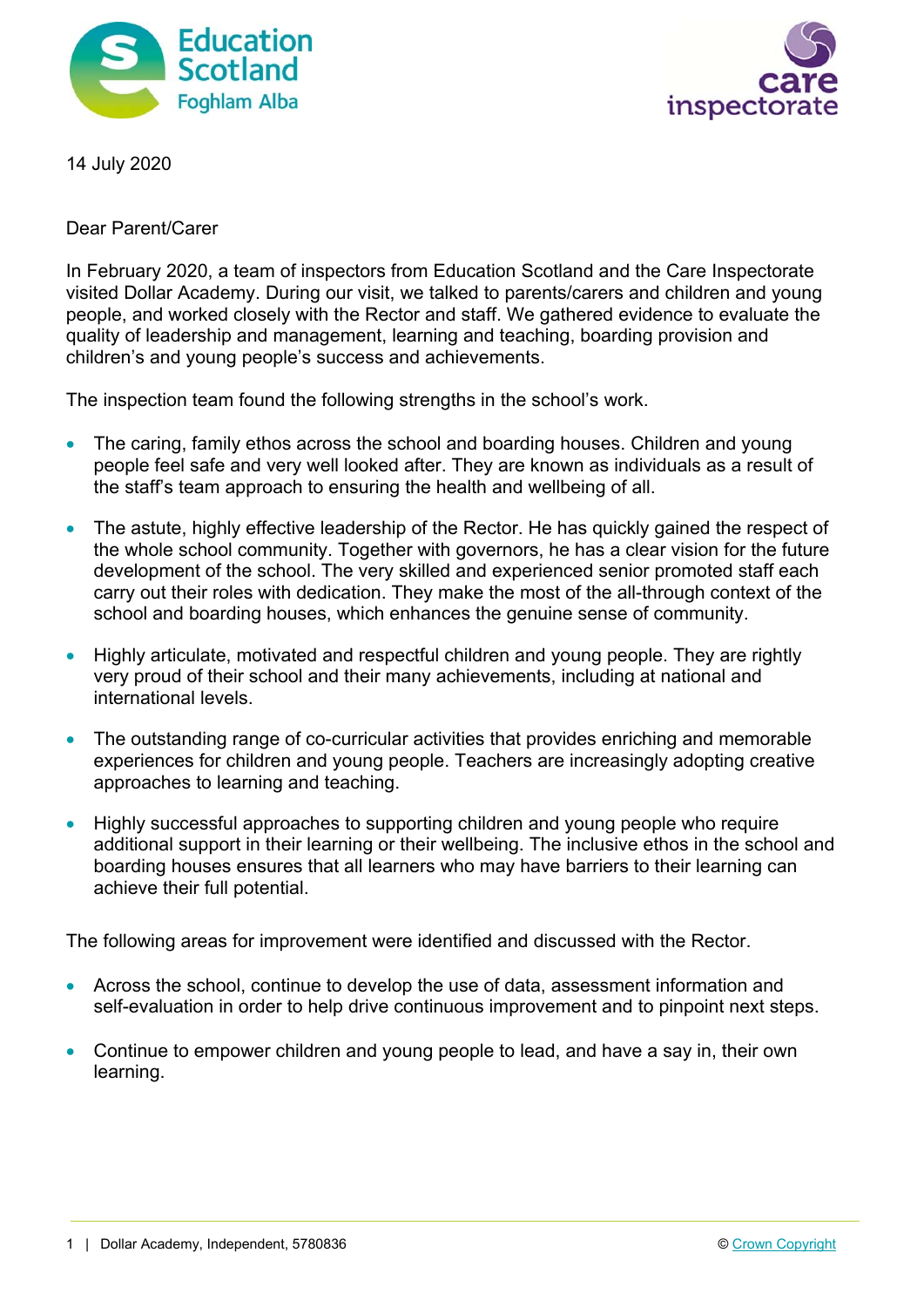



We gathered evidence to enable us to evaluate the school's work using four quality indicators from How good is our school?  $(4<sup>th</sup>$  edition). Quality indicators help schools, local authorities and inspectors to judge what is working well and what needs to be improved.

## Here are Education Scotland's evaluations for Dollar Academy

| <b>Quality indicators</b>                                                                                                                 | <b>Evaluation</b> |
|-------------------------------------------------------------------------------------------------------------------------------------------|-------------------|
| Leadership of change                                                                                                                      | very good         |
| Learning, teaching and assessment                                                                                                         | very good         |
| <b>Raising attainment and achievement</b>                                                                                                 | very good         |
| <b>Ensuring wellbeing, equality and inclusion</b>                                                                                         | very good         |
| Descriptions of the evaluations are available from:<br>How good is our school? (4 <sup>th</sup> edition), Appendix 3: The six-point scale |                   |

## Here are the Care Inspectorate's gradings for the boarding provision

| <b>Care Inspectorate standards</b>                                 | <b>Grade</b> |
|--------------------------------------------------------------------|--------------|
| How well do we support children's and young people's<br>wellbeing? | good         |
| How good is our leadership?                                        | good         |
| How good is our staff team?                                        | very good    |
| How good is our setting?                                           | very good    |
| How well is care and support planned?                              | very good    |

During the previous Care Inspectorate inspection, the school had one recommendation. Action on this recommendation is discussed in the summary of inspection findings. As a result of this inspection, there are two areas for improvement.

• In order to ensure that the quality of care and support provided consistently achieves positive experiences throughout the service, the school should take action to address concerns identified. This is to ensure the quality of wellbeing is consistent with Health and Social Care Standard 3.19 which states "My care and support is consistent and stable because people work together well."